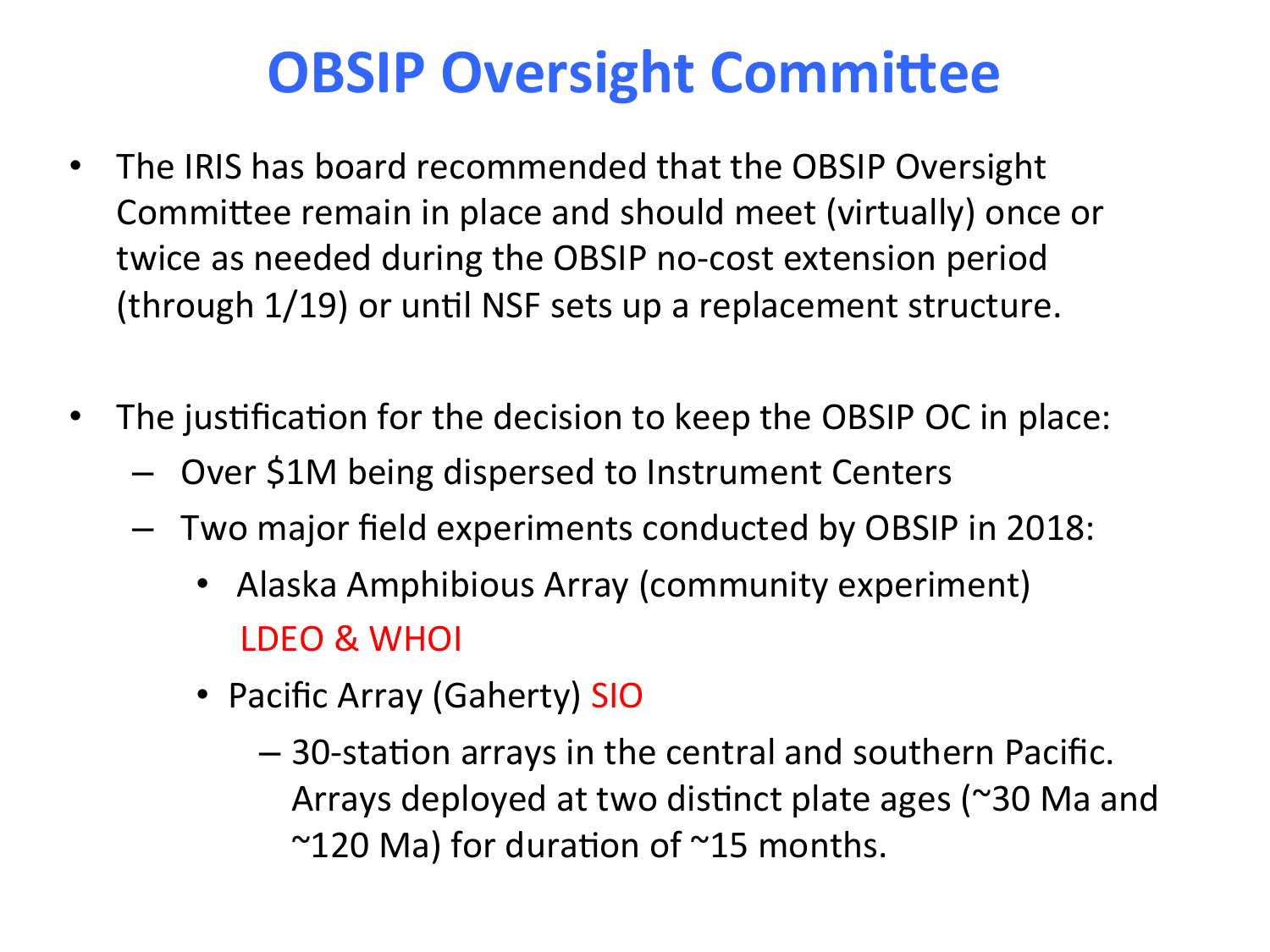### **Current Membership of OBSIP OC**

| Sheehan             | Anne            | Univeristy of Colorado, Boulder        | Chair         | 2015 |
|---------------------|-----------------|----------------------------------------|---------------|------|
| <b>Bohnenstiehl</b> | <b>DelWayne</b> | North Carolina State University        | Member        | 2014 |
| Caplan-Auerbach     | <b>Jackie</b>   | <b>Western Washington University</b>   | Member        | 2016 |
| Crawford            | <b>Wayne</b>    | Institut de Physique de Globe de Paris | <b>Member</b> | 2016 |
| <b>DeShon</b>       | <b>Heather</b>  | <b>Southern Methodist University</b>   | Member        | 2014 |
| Reece               | <b>Bobby</b>    | <b>Texas A&amp;M University</b>        | <b>Member</b> | 2016 |
| <b>Shen</b>         | Yang            | University of Rhode Island             | Member        | 2016 |

# **IRIS Management Office**

Bob Woodward Kasey Aderhold - Data Quality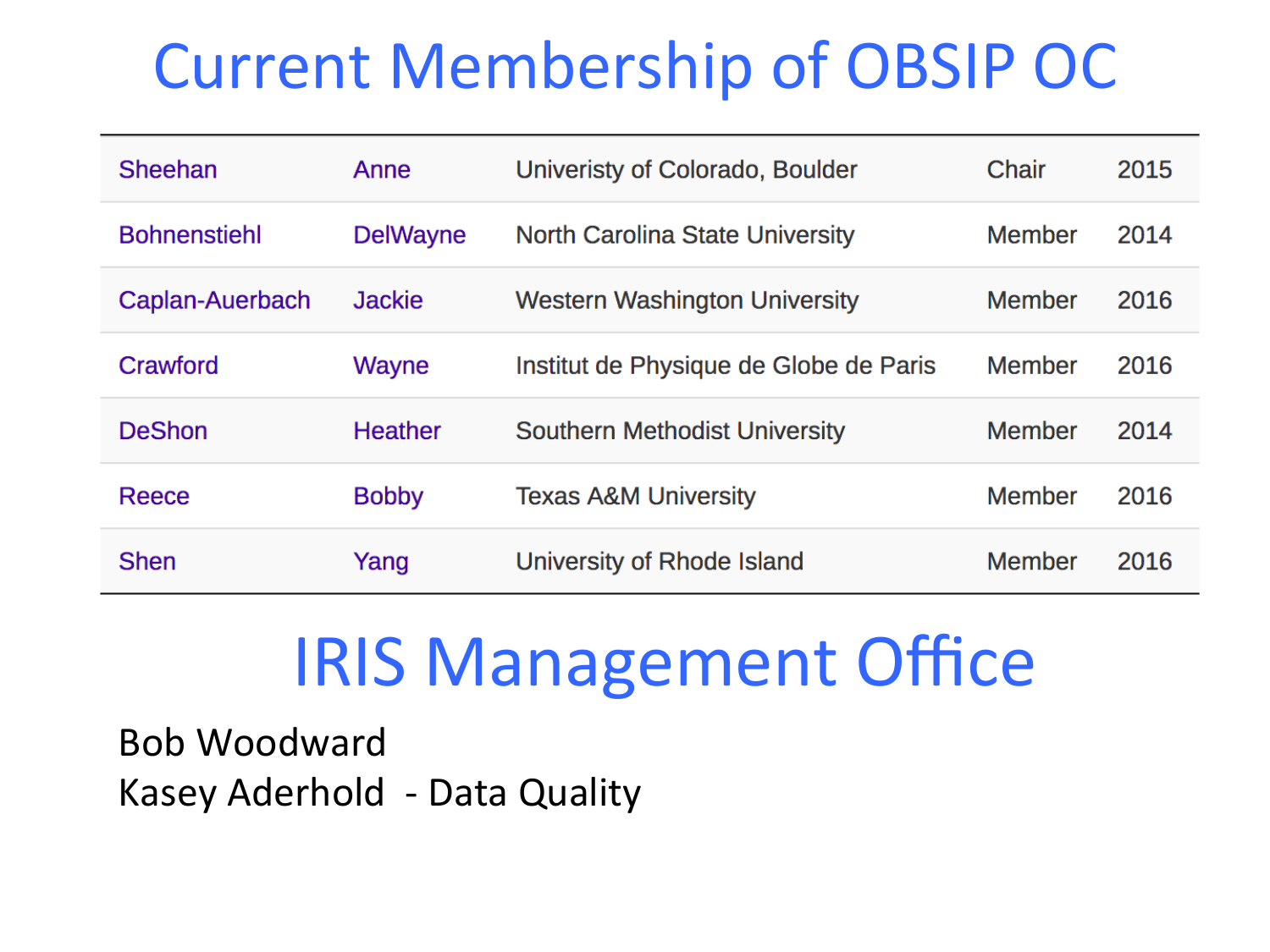What Happens as Management and **Oversight Transitions from IRIS?** 

- IRIS has given OBS users stronger connections to broader community of seismologists
- Engaged new users from IRIS community in working with OBS data.
- OBSIP-OC is an IRIS committee

 $-$  *MSROC* is a UNOLS committee engaged

*more closely with (and sometimes directed by) NSF.* 

• OBSIP-OC interfaces with IRIS committees Global Seismic Network (GSN), Working Group on Long-Term Seafloor Seismographs (WGLTSS), Data Management Center (DMC), etc.

 $-$  MSROC is marine focused.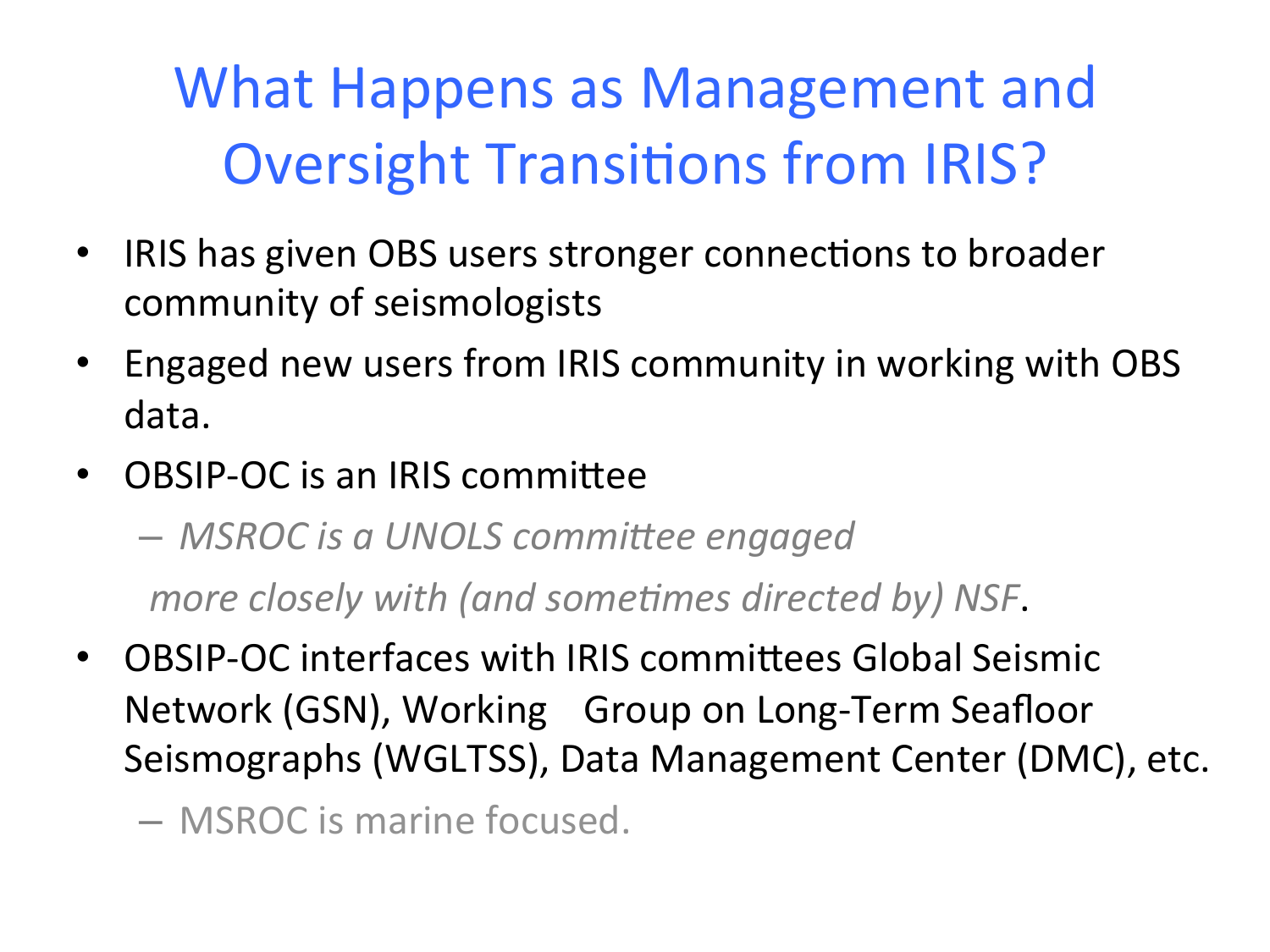## How will data quality to maintained moving forward?

#### **IRIS Management Office Currently Tasked with**

- Channel and Meta Validation
- Noise PSD plots
- Horizontal Orientation Determination
- Investigating User Queries
- Answering Data Access Questions
- w/ IICs and OC develops Data Quality Plans

This has significantly improved data quality, reduced response times in addressing data problems, and expanded access to the OBS data.

How can/should MSROC push to maintain third party QC? What is the possible role of IRIS in this process?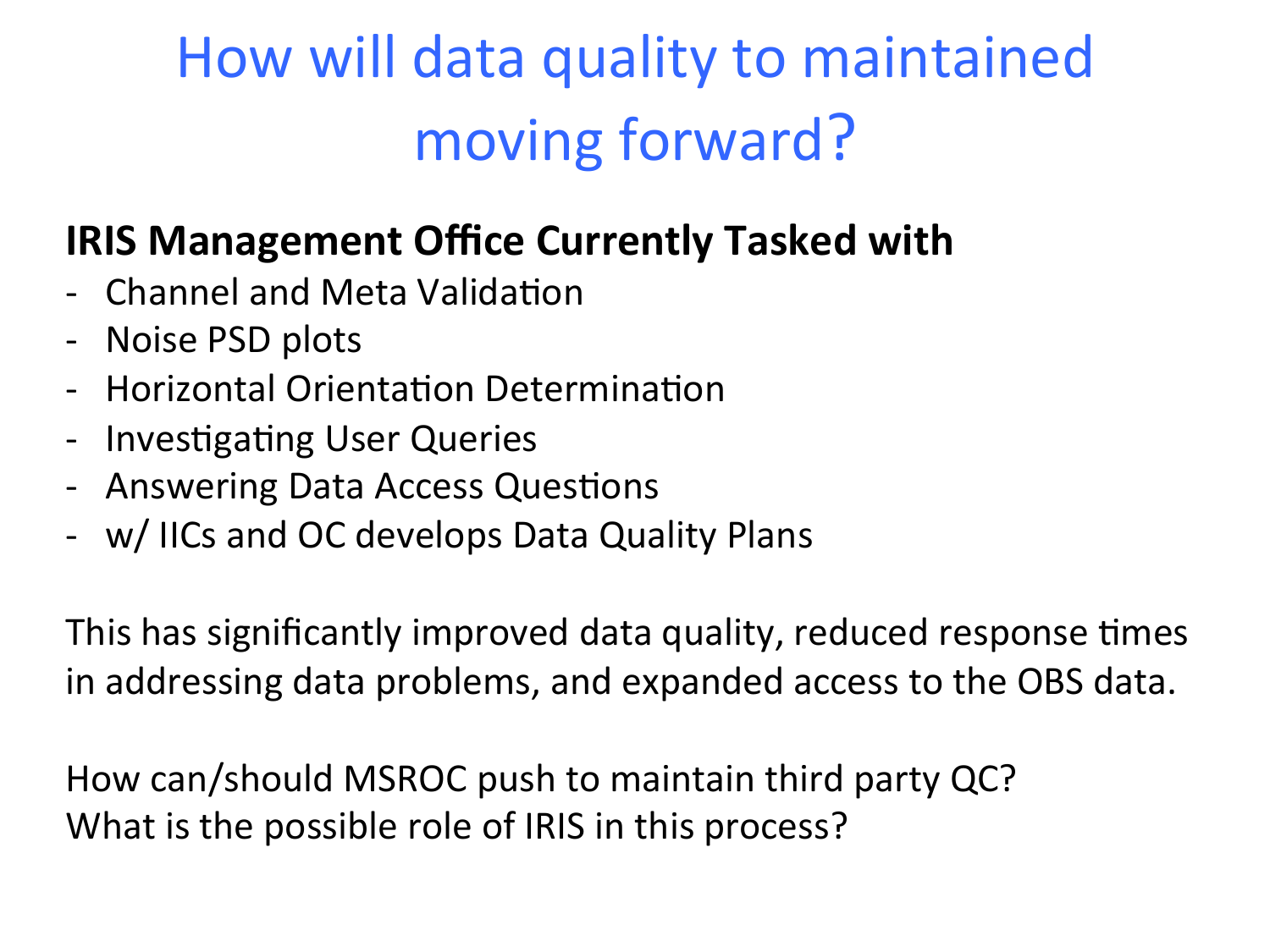# **OBS Research Symposiums**

(organized by OBSIP-OC w/ IRIS meeting planners)

- 2013 Redondo Beach CA (120 Participants)
- 2015 Vancouver WA (100 Participants)
- 2017 Portland ME
	- $-127$  Participants
	- $-$  >60 Posters
	- 21 Speakers
	- http://www.obsip.org/about/2017-obssymposium/2017-obs-symposium-agenda/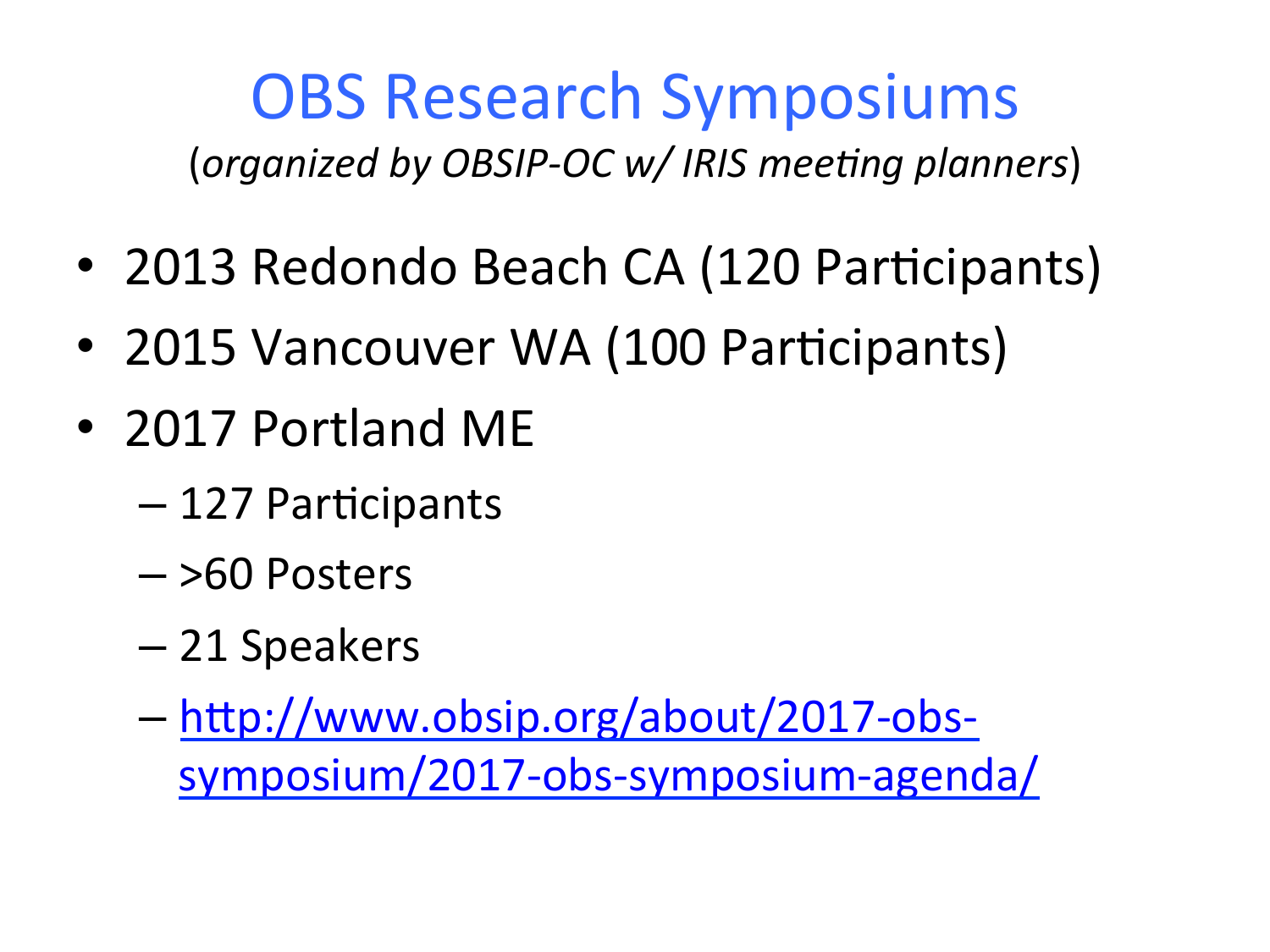# Future of this Symposium

- IRIS has indicated they would be open to helping organize the event in the future.
- Funds are not likely to be included in the OBS Operations Award
- Will MSROC write a workshop proposal & organize event?
- What is the format?
	- Incorporate MCS and other marine seismic work
	- Rotate MCS and OBS meetings in alt. years?
	- Other Options